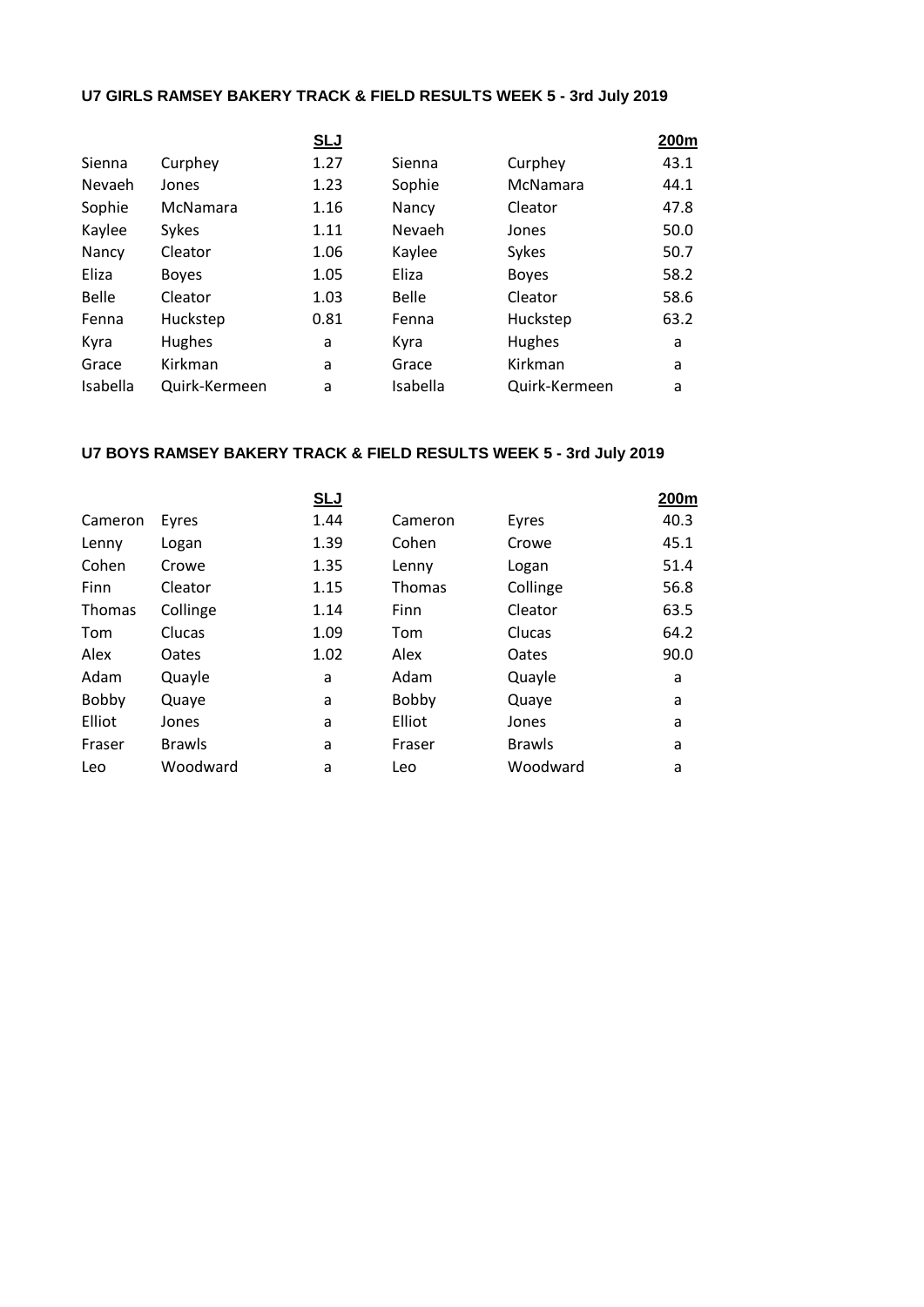| U9 GIRLS RAMSEY BAKERY TRACK & FIELD RESULTS WEEK 5 - 3rd July 2019 |                                                                    |           |               |                |      |               |                |      |
|---------------------------------------------------------------------|--------------------------------------------------------------------|-----------|---------------|----------------|------|---------------|----------------|------|
|                                                                     |                                                                    |           |               |                |      |               |                |      |
|                                                                     |                                                                    | <u>ТВ</u> |               |                | 75m  |               |                | 200m |
| Issy                                                                | Kennaugh                                                           | 13.32     | Issy          | Kennaugh       | 13.5 | Issy          | Kennaugh       | 39.9 |
| <b>Bailey</b>                                                       | McMullan                                                           | 12.24     | Imogen        | Howard         | 13.7 | Imogen        | Howard         | 42.5 |
| Una                                                                 | Cleator                                                            | 10.90     | Eleanor       | Lyness         | 14.3 | Eleanor       | Lyness         | 42.8 |
| Lille                                                               | Hope                                                               | 9.27      | <b>Bailey</b> | McMullan       | 14.6 | Lille         | Hope           | 43.0 |
| Erin                                                                | Fox                                                                | 9.00      | Erin          | Fox            | 15.1 | Erin          | Fox            | 45.1 |
| Lily                                                                | <b>Stark</b>                                                       | 9.00      | Lille         | Hope           | 15.2 | Eva           | Scott          | 45.3 |
| Amora                                                               | Cannon                                                             | 8.95      | Eva           | Scott          | 15.6 | <b>Bailey</b> | McMullan       | 46.8 |
| Imogen                                                              | Howard                                                             | 8.04      | Amora         | Cannon         | 16.0 | Amora         | Cannon         | 48.0 |
| Inara                                                               | Huckstep                                                           | 7.73      | Lily          | <b>Stark</b>   | 16.6 | Eva           | <b>Brew</b>    | 48.3 |
| Eva                                                                 | <b>Brew</b>                                                        | 7.10      | Eva           | <b>Brew</b>    | 16.8 | Lily          | <b>Stark</b>   | 50.8 |
| Jessica                                                             | Jelski                                                             | 6.87      | Una           | Cleator        | 17.2 | Jessica       | Jelski         | 52.7 |
| Eva                                                                 | Scott                                                              | 6.64      | Jessica       | Jelski         | 17.9 | Emily         | O'Donnell      | 52.9 |
| Eleanor                                                             | Lyness                                                             | 5.55      | Aalin         | Forgie         | 18.8 | Aalin         | Forgie         | 53.4 |
| Emily                                                               | O'Donnell                                                          | 5.32      | Inara         | Huckstep       | 18.8 | Inara         | Huckstep       | 54.9 |
| Aalin                                                               | Forgie                                                             | 4.05      | Emily         | O'Donnell      | 19.0 | Una           | Cleator        | 57.9 |
| Emma                                                                | Dorricott                                                          | a         | Emma          | Dorricott      | a    | Emma          | Dorricott      | a    |
| Evelyn                                                              | King                                                               | a         | Evelyn        | King           | a    | Evelyn        | King           | a    |
| Isobel                                                              | Quirk                                                              | a         | Isobel        | Quirk          | a    | Isobel        | Quirk          | a    |
| Louisa                                                              | Oates                                                              | a         | Louisa        | Oates          | a    | Louisa        | Oates          | a    |
| Matilda                                                             | <b>Davies</b>                                                      | a         | Matilda       | Davies         | a    | Matilda       | <b>Davies</b>  | a    |
|                                                                     |                                                                    |           |               |                |      |               |                |      |
|                                                                     |                                                                    |           |               |                |      |               |                |      |
|                                                                     | U9 BOYS RAMSEY BAKERY TRACK & FIELD RESULTS WEEK 5 - 3rd July 2019 |           |               |                |      |               |                |      |
|                                                                     |                                                                    |           |               |                |      |               |                |      |
|                                                                     |                                                                    | <b>TB</b> |               |                | 75m  |               |                | 200m |
| James                                                               | Jelski                                                             | 25.47     | James         | Jelski         | 12.9 | James         | Jelski         | 36.5 |
| Kaidan                                                              | Stevens                                                            | 19.64     | Timothy       | Perry          | 13.1 | Timothy       | Perry          | 37.6 |
| Ollie                                                               | Kennaugh                                                           | 19.40     | Kaidan        | Stevens        | 13.7 | Merfyn        | Pritchard      | 39.1 |
| Timothy   Perry                                                     |                                                                    | 18.34     | Merfyn        | Pritchard      | 13.7 | Kaidan        | Stevens        | 40.2 |
| Oliver                                                              | Dow                                                                | 16.20     | Jacob         | Chestnut       | 14.4 | Ollie         | Kennaugh       | 40.2 |
| Merfyn                                                              | Pritchard                                                          | 13.53     | Ollie         | Kennaugh       | 14.7 | Joseph        | Collinge       | 41.0 |
| Jacob                                                               | Chestnut                                                           | 13.08     | Joseph        | Collinge       | 15.0 | Jack          | <b>Bullock</b> | 42.3 |
| Gabriel                                                             | Huckstep                                                           | 13.07     | Jack          | <b>Bullock</b> | 15.2 | Jacob         | Chestnut       | 42.7 |
| Jack                                                                | <b>Bullock</b>                                                     | 10.87     | Oliver        | Dow            | 15.8 | Harrie        | Swales         | 46.0 |
| Harrie                                                              | Swales                                                             | 10.35     | Gabriel       | Huckstep       | 16.3 | Zinzan        | <b>Boyes</b>   | 47.2 |
| Zinzan                                                              | <b>Boyes</b>                                                       | 9.90      | Zinzan        | <b>Boyes</b>   | 16.7 | Gabriel       | Huckstep       | 47.9 |
| Joseph                                                              | Collinge                                                           | 7.45      | Harrie        | Swales         | 17.2 | Oliver        | Dow            | 50.0 |
| Aaron                                                               | Tosh                                                               | a         | Aaron         | Tosh           | a    | Aaron         | Tosh           | a    |
| Henry                                                               | Kirkman                                                            | a         | Henry         | Kirkman        | a    | Henry         | Kirkman        | a    |
| Malachy                                                             | MCCrossan                                                          |           | Malachy       | MCCrossan      |      | Malachy       | MCCrossan      |      |
|                                                                     |                                                                    | a         | Max           | <b>Meadows</b> | a    |               |                | a    |
| Max                                                                 | Meadows                                                            | a         |               |                | a    | Max           | Meadows        | a    |
| Orry                                                                | Teare                                                              | a         | Orry          | Teare          | a    | Orry          | Teare          | a    |
| Tobi                                                                | Duncan                                                             | a         | Tobi          | Duncan         | a    | Tobi          | Duncan         | a    |